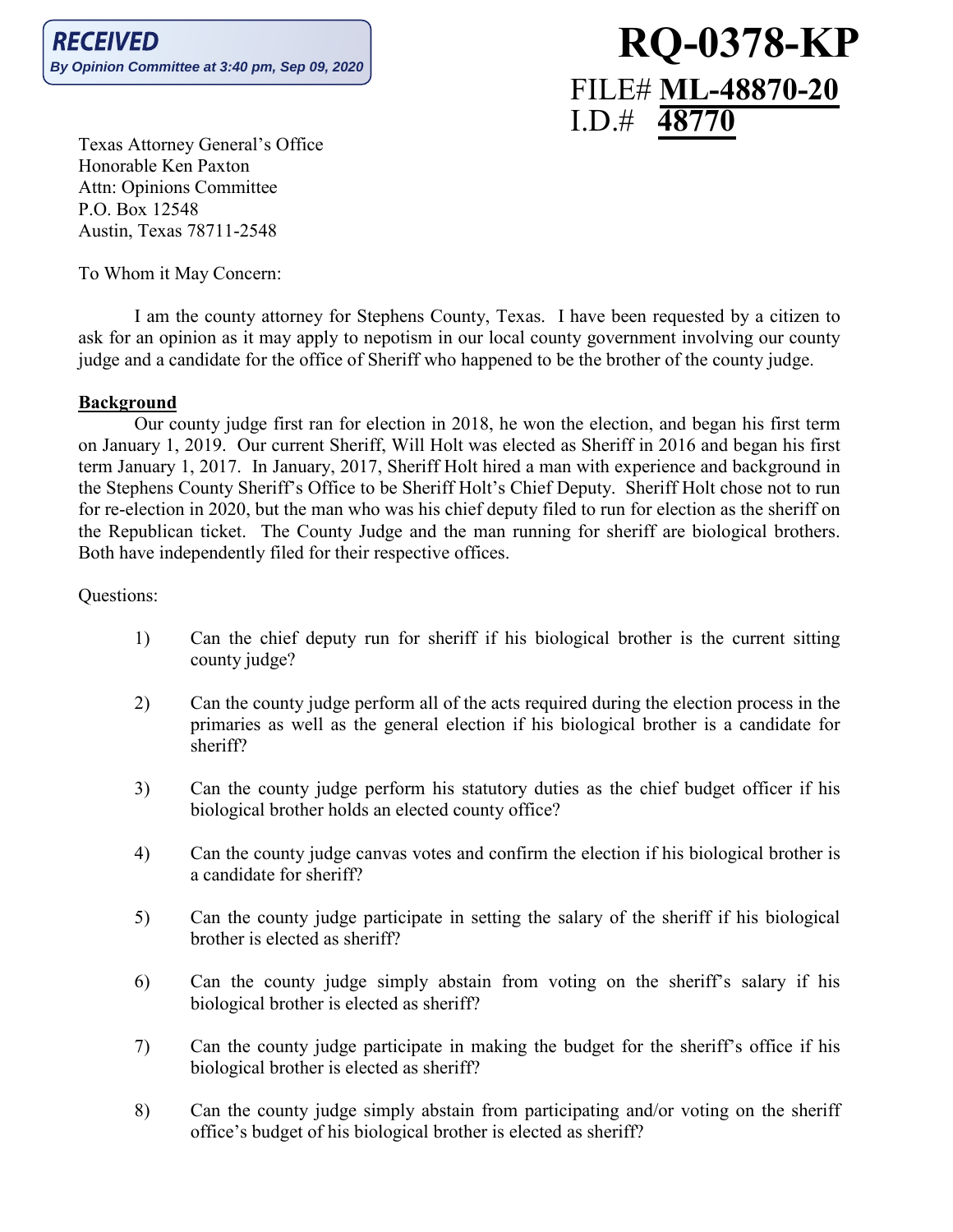- 9) Can the other county commissioners canvass the votes and confirm the election if the county judge and candidate for sheriff are biological brothers?
- 10) Can the other county commissioners perform the duties related to the salary and budget of the sheriff and/or the sheriff's office if the elected sheriff is the county judge's biological brother?
- 11) Does the nepotism statute prohibit the other county commissioner's from confirming the election of the sheriff if one of the candidates is the biological brother of the current county judge?
- 12) Is the county judge and other county commissioners prohibited from canvassing precinct returns of any race involving the biological brother of the county judge?
- 13) Can the county judge and/or the other county commissioners perform their duties on the county election board if a candidate is the biological brother of the county judge?
- 14) Is the county judge prohibited from performing any of his duties on the election board if a candidate is his biological brother?

Statutes Related to the Questions

1) **Local Government Code Section 573.041**. PROHIBITION APPLICABLE TO PUBLIC OFFICIAL.

 (a) A candidate may not take an affirmative action to influence the following individuals regarding the appointment, reappointment, confirmation of the appointment or reappointment, employment, reemployment, change in status, compensation, or dismissal of another individual related to the candidate within a degree described by Section [573.002:](http://www.statutes.legis.state.tx.us/GetStatute.aspx?Code=GV&Value=573.002)

(1) an employee of the office to which the candidate seeks election; or

(2) an employee or another officer of the governmental body to which the candidate seeks election, if the office the candidate seeks is one office of a multimember governmental body.

(b) The prohibition imposed by this section does not apply to a candidate's actions taken regarding a bona fide class or category of employees or prospective employees.

### 2) **Local Government Code Section 67.002**. CANVASS OF PRECINCT RETURNS.

 (a) Except as otherwise provided by law, the precinct election returns for each election shall be canvassed by the following authority:

(1) for an election ordered by the governor or by a county authority, the commissioners court of each county in which the election is held; and

(2) for an election ordered by an authority of a political subdivision other than a county, the political subdivision's governing body.

 (b) The canvass of precinct returns shall be conducted in accordance with this chapter except as otherwise provided by this code.

# 3) **Election Code Section 51.002**. COUNTY ELECTION BOARD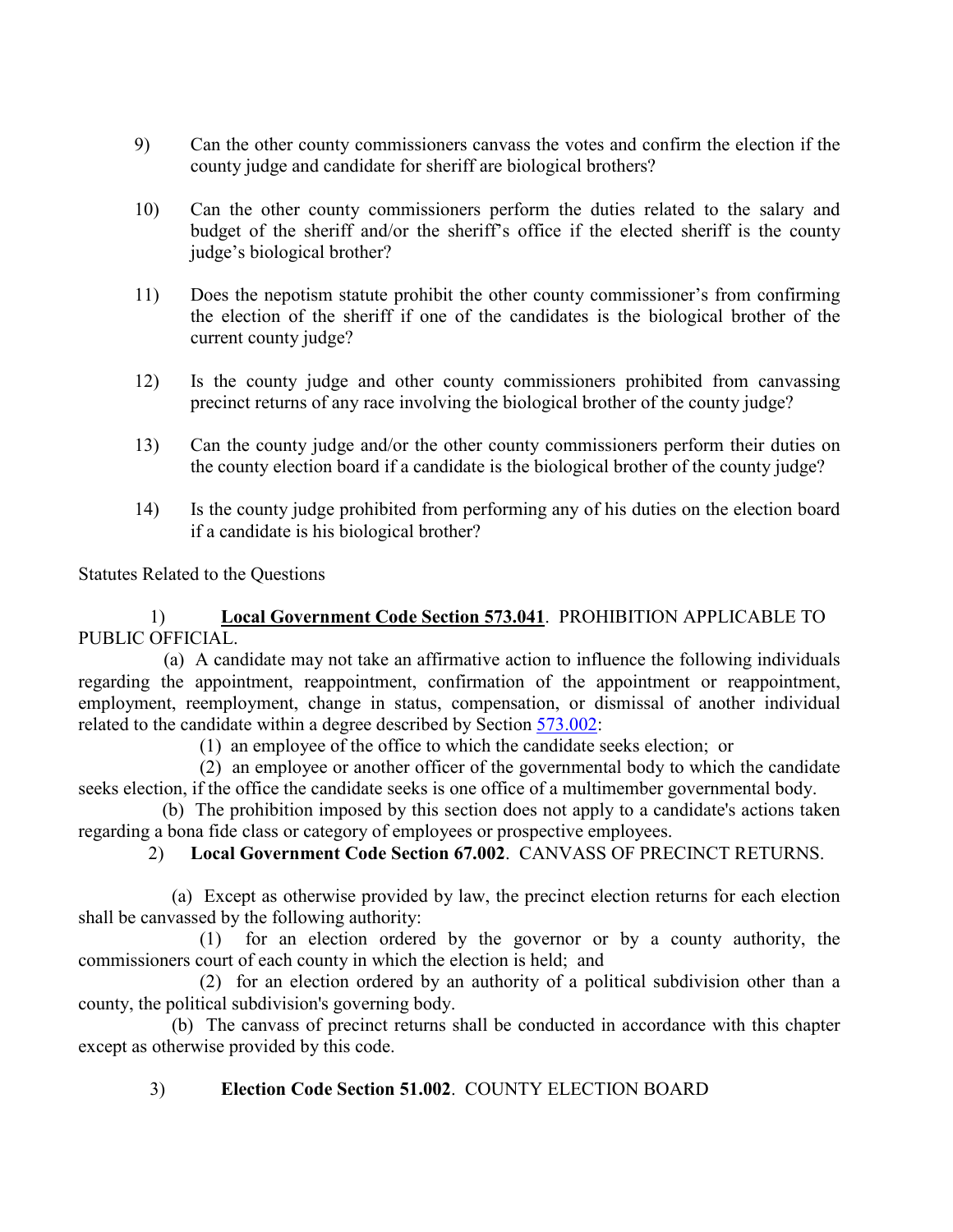(a) A county election board is established in each county for the general election for state and county officers, a special election for an officer regularly elected at the general election, and any other election ordered by a county authority or held at county expense.

 (b) For the general election for state and county officers and for a special election for an officer regularly elected at the general election, the county election board consists of the county judge, county clerk, voter registrar, sheriff, and county chair of each political party required to nominate candidates by primary election. For other elections, the board consists of the county judge, county clerk, voter registrar, and sheriff.

(c) The county clerk is the chair of the county election board.

4) **Local Government Code 111.002**. COUNTY JUDGE AS BUDGET OFFICER. The county judge serves as the budget officer for the commissioners court of the county.

## 5) **Local Government Code Sec. 111.003**. ANNUAL BUDGET REQUIRED.

 (a) During the 7th or the 10th month of the fiscal year, as determined by the commissioners court, the county judge, assisted by the county auditor or county clerk, shall prepare a budget to cover all proposed expenditures of the county government for the succeeding fiscal year.

 (b) A proposed budget that will require raising more revenue from property taxes than in the previous year must contain a cover page with the following statement in 18-point or larger type: "This budget will raise more total property taxes than last year's budget by (insert total dollar amount of increase and percentage increase), and of that amount (insert amount computed by multiplying the proposed tax rate by the value of new property added to the roll) is tax revenue to be raised from new property added to the tax roll this year."

## 6) **Local Government Code Sec. 111.005**. INFORMATION FURNISHED BY COUNTY OFFICERS.

 (a) In preparing the budget, the county judge may require any county officer to furnish existing information necessary for the judge to properly prepare the budget.

 (b) If a county officer fails to provide the information as required by the county judge, the county judge may request the commissioners court to issue an order:

- (1) directing the county officer to produce the required information; and
- (2) prescribing the form in which the county officer must produce the information.